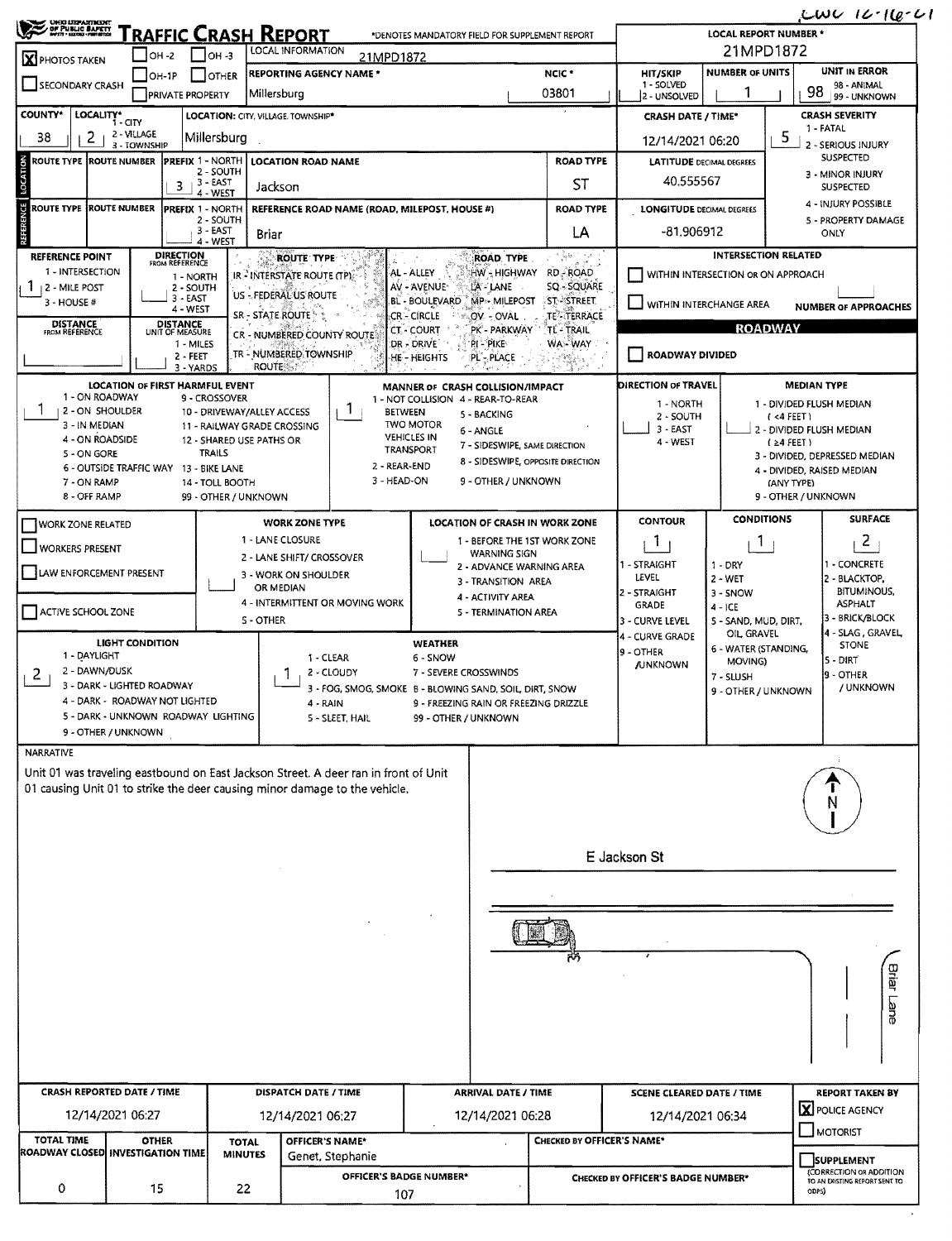|                            | <b>OHO DEPARTMENT</b><br>OF PUBLIC SAFETY                                              |                                                          |                                                                         |                    |                                                 |                                                    |                          |                | <b>LOCAL REPORT NUMBER</b>                                |  |  |
|----------------------------|----------------------------------------------------------------------------------------|----------------------------------------------------------|-------------------------------------------------------------------------|--------------------|-------------------------------------------------|----------------------------------------------------|--------------------------|----------------|-----------------------------------------------------------|--|--|
|                            |                                                                                        |                                                          |                                                                         |                    |                                                 |                                                    |                          |                | 21MPD1872                                                 |  |  |
| UNIT#                      | <b>OWNER NAME: LAST, FIRST, MIDDLE (CI SAME AS DRIVER)</b>                             |                                                          |                                                                         |                    |                                                 | OWNER PHONE: INCLUDE AREA CODE (C) SAME AS GRIVER) | DAMAGE                   |                |                                                           |  |  |
|                            | AKINS, SHARON, D                                                                       |                                                          |                                                                         |                    | 234-301-2409                                    |                                                    | <b>DAMAGE SCALE</b>      |                |                                                           |  |  |
|                            | OWNER ADDRESS: STREET, CITY, STATE, ZIP ( C SAME AS DRIVER)                            |                                                          |                                                                         |                    |                                                 |                                                    | 1 NONE                   |                | 3 - FUNCTIONAL DAMAGE                                     |  |  |
|                            | 3316 CR 150, MILLERSBURG, OH. 44654                                                    |                                                          |                                                                         |                    |                                                 |                                                    | 2<br>2 - MINOR DAMAGE    |                | 4 - DISABLING DAMAGE                                      |  |  |
|                            | <b>COMMERCIAL CARRIER: NAME, ADDRESS, CITY, STATE, ZIP</b>                             |                                                          |                                                                         |                    |                                                 | COMMERCIAL CARRIER PHONE: INCLUDE AREA CODE        |                          | 9 - UNKNOWN    | <b>DAMAGED AREA(S)</b>                                    |  |  |
|                            |                                                                                        |                                                          |                                                                         |                    |                                                 |                                                    |                          |                | INDICATE ALL THAT APPLY                                   |  |  |
|                            | LP STATE LICENSE PLATE #                                                               |                                                          | <b>VEHICLE IDENTIFICATION #</b>                                         |                    | <b>VEHICLE YEAR</b>                             | <b>VEHICLE MAKE</b><br><b>TOYOTA</b>               |                          |                |                                                           |  |  |
| OН<br><b>INSURANCE</b>     | <b>HXZ5605</b><br><b>INSURANCE COMPANY</b>                                             |                                                          | JTLZE4FE7CJ012989<br><b>INSURANCE POLICY #</b>                          |                    | 2012<br><b>COLOR</b>                            | <b>VEHICLE MODEL</b>                               |                          |                |                                                           |  |  |
| <b>X</b> VERIFIED          | <b>STATE FARM</b>                                                                      |                                                          | C20 5084-D12-35B                                                        |                    | WHI                                             | <b>SCION XB</b>                                    |                          |                |                                                           |  |  |
|                            | <b>TYPE OF USE</b>                                                                     |                                                          | US DOT#                                                                 |                    | TOWED BY: COMPANY NAME                          |                                                    |                          |                |                                                           |  |  |
| COMMERCIAL                 | GOVERNMENT                                                                             | IN EMERGENCY<br>RESPONSE                                 |                                                                         |                    | <b>HAZARDOUS MATERIAL</b>                       |                                                    |                          |                |                                                           |  |  |
| <b>INTERLOCK</b><br>DEVICE | <b>HIT/SKIP UNIT</b>                                                                   | # OCCUPANTS                                              | VEHICLE WEIGHT GVWR/GCWR<br>$1 - s10K$ LBS.                             |                    | <b>TMATERIAL</b><br>CLASS #                     | PLACARD ID#                                        |                          |                |                                                           |  |  |
| EQUIPPED                   |                                                                                        |                                                          | 2 - 10.001 - 26K LBS.<br>3 - > 26K LBS.                                 |                    | RELEASED<br>PLACARD                             |                                                    |                          |                | 12                                                        |  |  |
|                            | 1 - PASSENGER CAR                                                                      | 6 - VAN (9-15 SEATS)                                     | 12 - GOLF CART                                                          |                    | 18 - LIMO (LIVERY VEHICLE)                      | 23 - PEDESTRIAN/SKATER                             |                          |                |                                                           |  |  |
|                            | 2 - PASSENGER VAN<br>(MINIVAN)                                                         | 7 - MOTORCYCLE 2-WHEELED<br>8 - MOTORCYCLE 3-WHEELED     | 13 - SNOWMOBILE<br>14 - SINGLE UNIT                                     |                    | 19 - BUS (16+ PASSENGERS)                       | 24 - WHEELCHAIR (ANY TYPE)                         |                          |                |                                                           |  |  |
|                            | UNIT TYPE 3 - SPORT UTILITY                                                            | 9 - AUTOCYCLE                                            | <b>TRUCK</b>                                                            | 20 - OTHER VEHICLE | 21 - HEAVY EQUIPMENT                            | 25 - OTHER NON-MOTORIST<br>26 - BICYCLE            |                          |                |                                                           |  |  |
|                            | VEHICLE<br>4 - PICK UP                                                                 | 10 - MOPED OR MOTORIZED<br>BICYCLE                       | 15 - SEMI-TRACTOR<br>16 - FARM EQUIPMENT                                |                    | 22 - ANIMAL WITH RIDER OR                       | 27 - TRAIN                                         |                          |                |                                                           |  |  |
|                            | 5 - CARGO VAN                                                                          | 11 - ALL TERRAIN VEHICLE                                 | 17 - MOTORHOME                                                          |                    | ANIMAL-DRAWN VEHICLE                            | 99 - UNKNOWN OR HIT/SKIP                           |                          |                |                                                           |  |  |
|                            | (ATV/UTV)<br># OF TRAILING UNITS                                                       |                                                          |                                                                         |                    |                                                 |                                                    | 12                       |                | e<br>12                                                   |  |  |
|                            | WAS VEHICLE OPERATING IN AUTONOMOUS                                                    |                                                          | 0 - NO AUTOMATION                                                       |                    | 3 - CONDITIONAL AUTOMATION 9 - UNKNOWN          |                                                    |                          |                |                                                           |  |  |
|                            | MODE WHEN CRASH OCCURRED?                                                              | 0                                                        | 1 - DRIVER ASSISTANCE                                                   |                    | 4 - HIGH AUTOMATION                             |                                                    |                          |                |                                                           |  |  |
| 2                          | 1 - YES 2 - NO 9 - OTHER / UNKNOWN                                                     |                                                          | AUTONOMOUS 2 - PARTIAL AUTOMATION 5 - FULL AUTOMATION                   |                    |                                                 |                                                    |                          |                | 10                                                        |  |  |
|                            | 1 - NONE                                                                               | MODE LEVEL<br><b>6 - BUS - CHARTER/TOUR</b>              | $11 - FIRE$                                                             | <b>16 - FARM</b>   |                                                 | 21 - MAIL CARRIER                                  |                          |                |                                                           |  |  |
|                            | $2 - TAX$                                                                              | 7 - BUS - INTERCITY                                      | 12 - MILITARY                                                           |                    | 17 - MOWING                                     | 99 - OTHER / UNKNOWN                               |                          |                |                                                           |  |  |
| 1<br>SPECIAL               | 3 - ELECTRONIC RIDE<br><b>SHARING</b>                                                  | 8 - 8US - SHUTTLE                                        | 13 - POLICE                                                             |                    | 18 - SNOW REMOVAL                               |                                                    |                          |                |                                                           |  |  |
| <b>FUNCTION</b>            | 4 - SCHOOL TRANSPORT                                                                   | 9 - BUS - OTHER<br>10 - AMBULANCE                        | 14 - PUBLIC UTILITY<br>15 - CONSTRUCTION EQUIP.                         |                    | 19 - TOWING<br>20 - SAFETY SERVICE              |                                                    |                          |                |                                                           |  |  |
|                            | S - BUS - TRANSIT/COMMUTER                                                             |                                                          |                                                                         |                    | PATROL                                          |                                                    |                          | 12             |                                                           |  |  |
|                            | 1 - NO CARGO BODY TYPE<br>/ NOT APPLICABLE                                             | 4 - LOGGING                                              | 7 - GRAIN/CHIPS/GRAVEL                                                  | <b>11 - DUMP</b>   |                                                 | 99 - OTHER / UNKNOWN                               |                          |                |                                                           |  |  |
| CARGO                      | $2 - BUS$                                                                              | S - INTERMODAL<br><b>CONTAINER CHASSIS</b>               | <b>B-POLE</b><br>9 - CARGO TANK                                         |                    | 12 - CONCRETE MIXER<br>13 - AUTO TRANSPORTER    |                                                    |                          |                | IS.<br>9<br>91                                            |  |  |
| <b>BODY</b><br><b>TYPE</b> | 3 - VEHICLE TOWING<br>ANOTHER MOTOR VEHICLE                                            | 6 - CARGOVAN<br>/ENCLOSED BOX                            | <b>10 - FLAT BED</b>                                                    |                    | 14 - GARBAGE/REFUSE                             |                                                    |                          |                |                                                           |  |  |
|                            | 1 - TURN SIGNALS                                                                       | 4 - BRAKES                                               | 7 - WORN OR SLICK TIRES                                                 |                    | 9 - MOTOR TROUBLE                               | 99 - OTHER / UNKNOWN                               |                          |                |                                                           |  |  |
| <b>VEHICLE</b>             | 2 - HEAD LAMPS                                                                         | S - STEERING                                             | 8 - TRAILER EQUIPMENT                                                   |                    | 10 - DISABLED FROM PRIOR                        |                                                    |                          |                |                                                           |  |  |
| <b>DEFECTS</b>             | 3 - TAIL LAMPS                                                                         | <b>6 - TIRE BLOWOUT</b>                                  | <b>DEFECTIVE</b>                                                        |                    | <b>ACCIDENT</b>                                 |                                                    |                          |                | L.J. UNDERCARRIAGE [ 14 ]                                 |  |  |
|                            | 1 - INTERSECTION -                                                                     | 4 - MIDBLOCK -                                           | 7 - SHOULDER/ROADSIDE                                                   |                    | 10 - DRIVEWAY ACCESS                            | 99 - OTHER / UNKNOWN                               | $\Box$ - NO DAMAGE $[0]$ |                |                                                           |  |  |
|                            | MARKED CROSSWALK                                                                       | MARKED CROSSWALK                                         | <b>8 - SIDEWALK</b>                                                     |                    | 11 - SHARED USE PATHS                           |                                                    | $\Box$ -TOP(13)          |                | $\Box$ - ALL AREAS [15]                                   |  |  |
| NON-<br><b>MOTORIST</b>    | 2 - INTERSECTION -<br>UNMARKED CROSSWALK                                               | S - TRAVEL LANE -<br>OTHER LOCATION                      | 9 - MEDIAN/CROSSING<br><b>ISLAND</b>                                    |                    | OR TRAILS<br>12 - FIRST RESPONDER               |                                                    |                          |                | $\Box$ UNIT NOT AT SCENE [16]                             |  |  |
| LOCATION                   | 3 - INTERSECTION - OTHER                                                               | 6 - BICYCLE LANE<br>1 - STRAIGHT AHEAD                   | 9 - LEAVING TRAFFIC                                                     |                    | AT INCIDENT SCENE<br>15 - WALKING, RUNNING,     |                                                    |                          |                |                                                           |  |  |
|                            | 1 - NON-CONTACT<br>2 - NON-COLLISION                                                   | 2 - BACKING                                              | LANE                                                                    |                    | JOGGING, PLAYING                                | 21 - STANDING OUTSIDE<br>DISABLED VEHICLE          | 0 - NO DAMAGE            |                | INITIAL POINT OF CONTACT<br>14 - UNDERCARRIAGE            |  |  |
| 4                          | 1<br>3 - STRIKING                                                                      | 3 - CHANGING LANES<br>4 - OVERTAKING/PASSING             | 10 - PARKED<br>11 - SLOWING OR STOPPED                                  |                    | 16 - WORKING<br>17 - PUSHING VEHICLE            | 99 - OTHER / UNKNOWN                               | 12                       |                | 1-12 - REFER TO UNIT 15 - VEHICLE NOT AT SCENE            |  |  |
| <b>ACTION</b>              | 4 - STRUCK                                                                             | PRE-CRASH S - MAKING RIGHT TURN                          | IN TRAFFIC                                                              |                    | 18 - APPROACHING OR                             |                                                    |                          | <b>DIAGRAM</b> | 99 - UNKNOWN                                              |  |  |
|                            | <b>S - BOTH STRIKING</b>                                                               | <b>ACTIONS 6 - MAKING LEFT TURN</b><br>7 - MAKING U-TURN | 12 - DRIVERLESS<br>13 - NEGOTIATING A CURVE                             |                    | LEAVING VEHICLE<br>19 - STANDING                |                                                    | 13 - TOP                 |                |                                                           |  |  |
|                            | & STRUCK<br>9 - OTHER / UNKNOWN                                                        | 8 ENTERING TRAFFIC<br><b>LANE</b>                        | 14 - ENTERING OR CROSSING<br>SPECIFIED LOCATION                         |                    | 20 - OTHER NON-MOTORIST                         |                                                    |                          |                | <b>TRAFFIC</b>                                            |  |  |
|                            | 1 - NONE                                                                               |                                                          | 8 - FOLLOWING TOO CLOSE 13 - IMPROPER START FROM                        |                    | 18 - OPERATING DEFECTIVE                        | 23 - OPENING DOOR INTO                             | <b>TRAFFICWAY FLOW</b>   |                | <b>TRAFFIC CONTROL</b>                                    |  |  |
|                            | 2 - FAILURE TO YIELD<br>3 - RAN RED LIGHT                                              | /ACDA<br>9 - IMPROPER LANE                               | A PARKED POSITION<br>14 - STOPPED OR PARKED                             |                    | EQUIPMENT<br>19 - LOAD SHIFTING                 | ROADWAY<br>99 - OTHER IMPROPER                     | 1 - ONE-WAY              |                | 1 - ROUNDABOUT 4 - STOP SIGN                              |  |  |
|                            | 4 - RAN STOP SIGN                                                                      | CHANGE                                                   | <b>ILLEGALLY</b>                                                        |                    | /FALLING/SPILLING                               | <b>ACTION</b>                                      | 2 - IWO-WAY<br>2         | 6              | 2 - SIGNAL<br>S - YIELD SIGN                              |  |  |
|                            | 5 - UNSAFE SPEED<br>CONTRIBUTING 6 - IMPROPER TURN                                     | 10 - IMPROPER PASSING<br>11 - DROVE OFF ROAD             | 15 - SWERVING TO AVOID<br>16 - WRONG WAY                                |                    | 20 - IMPROPER CROSSING<br>21 - LYING IN ROADWAY |                                                    |                          |                | 3 - FLASHER<br>6 - NO CONTROL                             |  |  |
|                            | CIRCUMSTANCES 7 - LEFT OF CENTER                                                       | 12 - IMPROPER BACKING                                    | 17 - VISION OBSTRUCTION                                                 |                    | 22 - NOT DISCERNIBLE                            |                                                    | # OF THROUGH LANES       |                | RAIL GRADE CROSSING                                       |  |  |
| <b>SEQUENCE OF EVENTS</b>  |                                                                                        |                                                          |                                                                         |                    |                                                 |                                                    | ON ROAD                  |                | 1 - NOT INVLOVED<br>2 - INVOLVED-ACTIVE CROSSING          |  |  |
|                            |                                                                                        | na manazartikala kaominin                                |                                                                         |                    |                                                 | case was every community.                          | 2.                       |                | 3 - INVOLVED-PASSIVE CROSSING                             |  |  |
| 18                         | 1 - OVERTURN/ROLLOVER 7 - SEPARATION OF UNITS<br>2 - FIRE/EXPLOSION                    | 8 - RAN OFF ROAD RIGHT                                   | 12 - DOWNHILL RUNAWAY<br>13 - OTHER NON-COLLISION 20 - MOTOR VEHICLE IN |                    | 19 - ANIMAL -OTHER                              | 23 - STRUCK BY FALLING,<br>SHIFTING CARGO OR       |                          |                |                                                           |  |  |
|                            | 3 - IMMERSION<br>4 - JACKKNIFE                                                         | 9 - RAN OFF ROAD LEFT<br>10 - CROSS MEDIAN               | 14 - PEDESTRIAN<br>1S - PEDALCYCLE                                      |                    | TRANSPORT<br>21 - PARKED MOTOR                  | ANYTHING SET IN<br>MOTION BY A MOTOR               |                          |                | UNIT / NON-MOTORIST DIRECTION<br>S - NORTHEAST<br>1 NORTH |  |  |
|                            | S - CARGO / EQUIPMENT<br>LOSS OR SHIFT                                                 | 11 - CROSS CENTERLINE -<br>OPPOSITE DIRECTION            | 16 - RAILWAY VEHICLE                                                    |                    | VEHICLE                                         | VEHICLE<br>24 - OTHER MOVABLE                      |                          |                | 2 - SOUTH<br>6 - NORTHWEST                                |  |  |
|                            | 6 - EQUIPMENT FAILURE                                                                  | OF TRAVEL                                                | 17 - ANIMAL - FARM<br>18 - ANIMAL - DEER                                |                    | 22 - WORK ZONE<br>MAINTENANCE                   | OBJECT                                             | <b>FROM</b><br>TO        | 3              | 3 - EAST<br>7 - SOUTHEAST<br>4 - WEST                     |  |  |
|                            | With a control of the Automotive and<br>oda safer rivini kommunistansi saa sala salan. |                                                          |                                                                         |                    | EQUIPMENT                                       | where means plates are long                        |                          |                | <b>B-SOUTHWEST</b><br>9 - OTHER / UNKNOWN                 |  |  |
|                            | 25 - IMPACT ATTENUATOR                                                                 | millaborator communication<br>31 - GUARDRAIL END         | 3B - OVERHEAD SIGN POST                                                 |                    | 45 - EMBANKMENT                                 | which is an above of the $\tau$<br>S2 - BUILDING   |                          |                |                                                           |  |  |
|                            | / CRASH CUSHION<br>26 - BRIDGE OVERHEAD                                                | 32 - PORTABLE BARRIER<br>33 - MEDIAN CABLE BARRIER       | 39 - LIGHT / LUMINARIES<br><b>SUPPORT</b>                               | 46 - FENCE         | 47 - MAILBOX                                    | <b>S3 - TUNNEL</b><br>54 - OTHER FIXED             | <b>UNIT SPEED</b>        |                | DETECTED SPEED                                            |  |  |
|                            | <b>STRUCTURE</b><br>27 - BRIDGE PIER OR                                                | 34 - MEDIAN GUARDRAIL<br><b>BARRIER</b>                  | 40 - UTILITY POLE<br>41 - OTHER POST, POLE                              | 48 - TREE          | 49 - FIRE HYDRANT                               | <b>OBJECT</b><br>99 - OTHER / UNKNOWN              | 15                       |                | 1 - STATED / ESTIMATED SPEED                              |  |  |
|                            | ABUTMENT<br>28 - BRIDGE PARAPET                                                        | 35 - MEDIAN CONCRETE<br><b>BARRIER</b>                   | OR SUPPORT<br>42 - CULVERT                                              |                    | S0 - WORK ZONE<br>MAINTENANCE                   |                                                    |                          |                |                                                           |  |  |
|                            | 29 - 8RIDGE RAIL<br>30 - GUARDRAIL FACE                                                | 36 - MEDIAN OTHER BARRIER<br>37 - TRAFFIC SIGN POST      | 43 - CURB                                                               |                    | EQUIPMENT                                       |                                                    | POSTED SPEED             |                | 2 - CALCULATED / EDR                                      |  |  |
|                            |                                                                                        |                                                          | 44 - DITCH                                                              | 51 - WALL          |                                                 |                                                    | 25                       |                | 3 - UNDETERMINED                                          |  |  |
|                            | FIRST HARMFUL EVENT                                                                    |                                                          | <b>MOST HARMFUL EVENT</b>                                               |                    |                                                 |                                                    |                          |                |                                                           |  |  |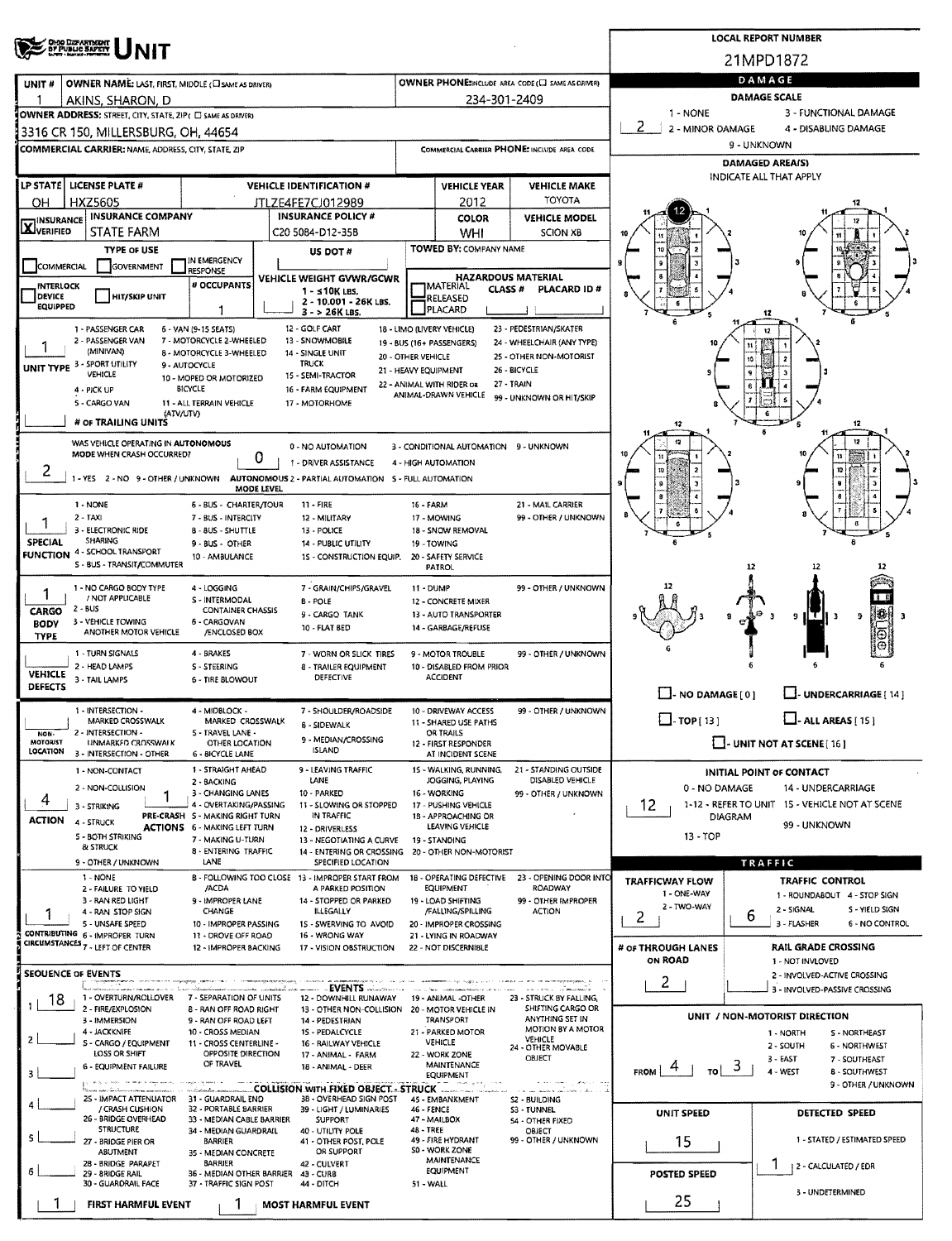|                                                                                                                                                                                                                                                                                                                           |                                                                     |  |                                                             |                   |                                                 |                                                  |                                        |                                                                        | <b>LOCAL REPORT NUMBER</b>               |                                       |                                                               |               |                              |                                         |                                                                              |
|---------------------------------------------------------------------------------------------------------------------------------------------------------------------------------------------------------------------------------------------------------------------------------------------------------------------------|---------------------------------------------------------------------|--|-------------------------------------------------------------|-------------------|-------------------------------------------------|--------------------------------------------------|----------------------------------------|------------------------------------------------------------------------|------------------------------------------|---------------------------------------|---------------------------------------------------------------|---------------|------------------------------|-----------------------------------------|------------------------------------------------------------------------------|
| ESTETT                                                                                                                                                                                                                                                                                                                    | <b>MOTORIST / NON-MOTORIST</b>                                      |  |                                                             |                   |                                                 |                                                  |                                        |                                                                        | 21MPD1872                                |                                       |                                                               |               |                              |                                         |                                                                              |
| UNIT <sub>#</sub>                                                                                                                                                                                                                                                                                                         | NAME: LAST, FIRST, MIDDLE                                           |  |                                                             |                   |                                                 |                                                  |                                        |                                                                        |                                          | DATE OF BIRTH<br><b>GENDER</b><br>AGE |                                                               |               |                              |                                         |                                                                              |
|                                                                                                                                                                                                                                                                                                                           | AKINS, SHARON, D                                                    |  |                                                             |                   |                                                 |                                                  |                                        |                                                                        | 65<br>04/29/1956                         |                                       |                                                               |               |                              |                                         | F                                                                            |
|                                                                                                                                                                                                                                                                                                                           | ADDRESS: STREET, CITY, STATE, ZIP                                   |  |                                                             |                   |                                                 |                                                  |                                        |                                                                        | <b>CONTACT PHONE - INCLUDE AREA CODE</b> |                                       |                                                               |               |                              |                                         |                                                                              |
|                                                                                                                                                                                                                                                                                                                           |                                                                     |  | 3316 CR 150, MILLERSBURG, OH, 44654                         |                   |                                                 |                                                  |                                        |                                                                        |                                          | 234-301-2409                          |                                                               |               |                              |                                         |                                                                              |
|                                                                                                                                                                                                                                                                                                                           | <b>INJURIES INJURED</b><br><b>EMS AGENCY (NAME)</b><br><b>TAKEN</b> |  |                                                             |                   | INJURED TAKEN TO: MEDICAL FACILITY (NAME, CITY) |                                                  | <b>SAFETY EQUIPMENT</b><br><b>USED</b> |                                                                        | DOT-COMPLIANT                            | <b>SEATING</b><br>POSITION            |                                                               |               | AIR BAG USAGE EJECTION       | <b>TRAPPED</b>                          |                                                                              |
| 5                                                                                                                                                                                                                                                                                                                         | BY<br>$\mathbf{1}$                                                  |  |                                                             |                   |                                                 |                                                  |                                        | 4                                                                      |                                          | <b>MC HELMET</b><br>1                 |                                                               |               | 1                            |                                         | 1                                                                            |
| OL STATE                                                                                                                                                                                                                                                                                                                  | <b>OPERATOR LICENSE NUMBER</b>                                      |  |                                                             |                   |                                                 | <b>OFFENSE CHARGED</b>                           | LOCAL<br>CODE                          | OFFENSE DESCRIPTION                                                    |                                          |                                       |                                                               |               | <b>CITATION NUMBER</b>       |                                         |                                                                              |
| OН                                                                                                                                                                                                                                                                                                                        | RJ082386                                                            |  |                                                             |                   |                                                 |                                                  |                                        |                                                                        |                                          |                                       |                                                               |               |                              |                                         |                                                                              |
| OL CLASS                                                                                                                                                                                                                                                                                                                  | <b>ENDORSEMENT</b>                                                  |  | <b>RESTRICTION SELECT UP TO 3</b>                           | <b>DRIVER</b>     | <b>DISTRACTED</b>                               | ALCOHOL / DRUG SUSPECTED<br>ALCOHOL              | MARUUANA                               | <b>CONDITION</b>                                                       | <b>STATUS</b>                            | <b>ALCOHOL TEST</b><br><b>TYPE</b>    | VALUE                                                         | <b>STATUS</b> | <b>TYPE</b>                  | <b>DRUG TEST(S)</b>                     | RESULTS SELECT UP TO 4                                                       |
| 4                                                                                                                                                                                                                                                                                                                         |                                                                     |  |                                                             | $BY$ <sub>1</sub> |                                                 | OTHER DRUG                                       |                                        | 1                                                                      | 1                                        | 1                                     |                                                               |               | 1                            |                                         |                                                                              |
| UNIT #                                                                                                                                                                                                                                                                                                                    | NAME: LAST, FIRST, MIDDLE                                           |  |                                                             |                   |                                                 |                                                  |                                        |                                                                        |                                          |                                       | DATE OF BIRTH                                                 |               |                              | AGE                                     | <b>GENDER</b>                                                                |
|                                                                                                                                                                                                                                                                                                                           |                                                                     |  |                                                             |                   |                                                 |                                                  |                                        |                                                                        |                                          |                                       |                                                               |               |                              |                                         |                                                                              |
|                                                                                                                                                                                                                                                                                                                           | <b>ADDRESS: STREET, CITY, STATE, ZIP</b>                            |  |                                                             |                   |                                                 |                                                  |                                        |                                                                        |                                          |                                       | <b>CONTACT PHONE - INCLUDE AREA CODE</b>                      |               |                              |                                         |                                                                              |
|                                                                                                                                                                                                                                                                                                                           |                                                                     |  |                                                             |                   |                                                 |                                                  |                                        |                                                                        |                                          |                                       |                                                               |               |                              |                                         |                                                                              |
| <b>INJURIES IINJURED</b>                                                                                                                                                                                                                                                                                                  | <b>TAKEN</b><br>BY                                                  |  | <b>EMS AGENCY (NAME)</b>                                    |                   |                                                 | INJURED TAKEN TO: MEDICAL FACILITY (NAME, CITY)  |                                        | SAFETY EQUIPMENT<br>USED                                               |                                          | DOT-Compliant<br><b>MC HELMET</b>     | <b>SEATING</b><br>POSITION                                    |               |                              | AIR BAG USAGE EJECTION                  | <b>TRAPPED</b>                                                               |
|                                                                                                                                                                                                                                                                                                                           | OL STATE OPERATOR LICENSE NUMBER                                    |  |                                                             |                   |                                                 | <b>OFFENSE CHARGED</b>                           | LOCAL<br><b>CODE</b>                   | OFFENSE DESCRIPTION                                                    |                                          |                                       |                                                               |               | <b>CITATION NUMBER</b>       |                                         |                                                                              |
|                                                                                                                                                                                                                                                                                                                           |                                                                     |  |                                                             |                   |                                                 |                                                  | $\overline{\phantom{a}}$               |                                                                        |                                          |                                       |                                                               |               |                              |                                         |                                                                              |
| OL CLASS                                                                                                                                                                                                                                                                                                                  | <b>ENDORSEMENT</b>                                                  |  | <b>RESTRICTION SELECT UP TO 3</b>                           | <b>DRIVER</b>     | <b>DISTRACTED</b>                               | ALCOHOL / DRUG SUSPECTED<br><b>ALCOHOL</b>       |                                        | <b>CONDITION</b>                                                       |                                          | <b>ALCOHOL TEST</b>                   |                                                               |               |                              | <b>DRUG TEST(S)</b>                     |                                                                              |
|                                                                                                                                                                                                                                                                                                                           |                                                                     |  |                                                             | B٧                |                                                 | OTHER DRUG                                       | MARUUANA                               |                                                                        | <b>STATUS</b>                            | <b>TYPE</b>                           | VALUE                                                         | <b>STATUS</b> | <b>TYPE</b>                  |                                         | RESULTS SELECT UP TO 4                                                       |
| UNIT #                                                                                                                                                                                                                                                                                                                    | NAME: LAST, FIRST, MIDDLE                                           |  |                                                             |                   |                                                 |                                                  |                                        |                                                                        |                                          |                                       | DATE OF BIRTH                                                 |               |                              | AGE                                     | <b>GENDER</b>                                                                |
|                                                                                                                                                                                                                                                                                                                           |                                                                     |  |                                                             |                   |                                                 |                                                  |                                        |                                                                        |                                          |                                       |                                                               |               |                              |                                         |                                                                              |
|                                                                                                                                                                                                                                                                                                                           | <b>ADDRESS: STREET, CITY, STATE, ZIP</b>                            |  |                                                             |                   |                                                 |                                                  |                                        |                                                                        |                                          |                                       | <b>CONTACT PHONE - INCLUDE AREA CODE</b>                      |               |                              |                                         |                                                                              |
| <b>INJURIES IINJURED</b>                                                                                                                                                                                                                                                                                                  |                                                                     |  | <b>EMS AGENCY (NAME)</b>                                    |                   |                                                 | INJURED TAKEN TO: MEDICAL FACILITY (NAME, CITY)  |                                        | <b>SAFETY EQUIPMENT</b><br><b>USED</b>                                 |                                          | DOT-Compliant                         | <b>SEATING</b><br><b>POSITION</b>                             |               |                              | AIR BAG USAGE EJECTION                  | TRAPPED                                                                      |
|                                                                                                                                                                                                                                                                                                                           | <b>TAKEN</b><br>BY                                                  |  |                                                             |                   |                                                 |                                                  |                                        |                                                                        |                                          | <sup>I</sup> MC HELMET                |                                                               |               |                              |                                         |                                                                              |
| <b>OL STATE</b>                                                                                                                                                                                                                                                                                                           | <b>OPERATOR LICENSE NUMBER</b>                                      |  |                                                             |                   |                                                 | <b>OFFENSE CHARGED</b>                           | LOCAL<br><b>CODE</b>                   | OFFENSE DESCRIPTION                                                    |                                          |                                       |                                                               |               | <b>CITATION NUMBER</b>       |                                         |                                                                              |
|                                                                                                                                                                                                                                                                                                                           |                                                                     |  |                                                             |                   |                                                 |                                                  |                                        |                                                                        |                                          |                                       |                                                               |               |                              |                                         |                                                                              |
| OL CLASS                                                                                                                                                                                                                                                                                                                  | <b>ENDORSEMENT</b>                                                  |  | <b>RESTRICTION SELECT UP TO 3</b>                           | <b>DRIVER</b>     | DISTRACTED                                      | ALCOHOL / DRUG SUSPECTED<br>ALCOHOL<br>MARIJUANA |                                        | <b>CONDITION</b>                                                       | <b>STATUS</b>                            | <b>ALCOHOL TEST</b><br>TYPE           | VALUE                                                         | <b>STATUS</b> | <b>TYPE</b>                  | <b>DRUG TEST(S)</b>                     | RESULTS SELECT UP TO 4                                                       |
|                                                                                                                                                                                                                                                                                                                           |                                                                     |  |                                                             | BY                |                                                 | <b>OTHER DRUG</b>                                |                                        |                                                                        |                                          |                                       |                                                               |               |                              |                                         |                                                                              |
|                                                                                                                                                                                                                                                                                                                           |                                                                     |  |                                                             |                   | <b>AIR BAG</b>                                  |                                                  | <b>OL CLASS</b>                        |                                                                        |                                          |                                       | <b>DRIVER DISTRACTION</b>                                     |               |                              |                                         | <b>TEST STATUS</b>                                                           |
|                                                                                                                                                                                                                                                                                                                           | <b>INJURIES</b>                                                     |  | <b>SEATING POSITION</b>                                     |                   |                                                 |                                                  |                                        | <b>OL RESTRICTION(S)</b>                                               |                                          |                                       |                                                               |               |                              |                                         |                                                                              |
|                                                                                                                                                                                                                                                                                                                           |                                                                     |  | - FRONT - LEFT SIDE                                         |                   | - NOT DEPLOYED<br>2 - DEPLOYED FRONT            | I - CLASS A                                      |                                        | - ALCOHOL INTERLOCK                                                    |                                          |                                       | - NOT DISTRACTED                                              |               |                              | 1 - NONE GIVEN                          |                                                                              |
|                                                                                                                                                                                                                                                                                                                           |                                                                     |  | (MOTORCYCLE DRIVER)<br>- FRONT - MIDDLE                     |                   | 3 - DEPLOYED SIDE<br>- DEPLOYED BOTH            | 2 – CLASS B                                      |                                        | <b>DEVICE</b><br>CDL INTRASTATE ONLY                                   |                                          |                                       | - MANUALLY OPERATING AN<br><b>ELECTRONIC</b>                  |               |                              | 2 - TEST REFUSED<br>3-TEST GIVEN,       |                                                                              |
|                                                                                                                                                                                                                                                                                                                           |                                                                     |  | 3 - FRONT - RIGHT SIDE<br>- SECOND - LEFT SIDE              | <b>FRONT/SIDE</b> | 5 - NOT APPLICABLE                              | 3 - CLASS C<br><b><i>EREGULAR CLASS</i></b>      |                                        | <b>CORRECTIVE LENSES</b><br><b>FARM WAIVER</b>                         |                                          |                                       | <b>COMMUNICATION DEVICE</b><br>(TEXTING, TYPING,<br>DIAL INGL |               |                              | / UNUSABLE                              |                                                                              |
|                                                                                                                                                                                                                                                                                                                           |                                                                     |  | (MOTORCYCLE PASSENGER)<br>5 - SECOND - MIDDLE               |                   | 9 - DEPLOYMENT UNKNOWN                          | (OHIO:=:D)                                       |                                        | <b>EXCEPT CLASS A BUS</b><br><b>EXCEPT CLASS A</b>                     |                                          |                                       | <b>TALKING ON HANDS FREE</b><br>COMMUNICATION DEVICE          |               |                              | - TEST GIVEN,<br><b>RESULTS KNOWN</b>   |                                                                              |
|                                                                                                                                                                                                                                                                                                                           |                                                                     |  | <b>6 - SECOND - RIGHT SIDE</b><br>7-THIRD-LEFT SIDE         |                   | <b>EJECTION</b>                                 | - M/C MOPED ONLY                                 |                                        | & CLASS B BUS<br><b>EXCEPT TRACTOR-TRAILER</b><br>INTERMEDIATE LICENSE |                                          |                                       | - TALKING ON HAND HELD<br>COMMUNICATION DEVICE                |               | 5 - TEST GIVEN,              | <b>RESULTS UNKNOWN</b>                  |                                                                              |
|                                                                                                                                                                                                                                                                                                                           | <b>INJURIES TAKEN BY</b>                                            |  | (MOTORCYCLE SIDE CAR)<br>8-THIRD - MIDDLE                   | NOT EJECTED       |                                                 | 6 - NO VALID OL                                  |                                        | <b>RESTRICTIONS</b>                                                    |                                          |                                       | OTHER ACTIVITY WITH AN<br><b>ELECTRONIC DEVICE</b>            |               |                              |                                         |                                                                              |
|                                                                                                                                                                                                                                                                                                                           |                                                                     |  | 9 - THIRD - RIGHT SIDE<br>10 - SLEEPER SECTION.             |                   | 2 - PARTIALLY EJECTED<br>3 - TOTALLY EJECTED    | <b>OL ENDORSEMENT</b>                            |                                        | LEARNER'S PERMIT<br><b>RESTRICTIONS</b>                                |                                          |                                       | <b>6 - PASSENGER</b>                                          |               | 1 - NONE<br>$2 - BLOOD$      |                                         |                                                                              |
|                                                                                                                                                                                                                                                                                                                           |                                                                     |  | OF TRUCK CAB                                                |                   | 4 - NOT APPLICABLE                              | H - HAZMAT                                       |                                        | <b>0 - UMITED TO DAYLIGHT</b><br>ONLY                                  |                                          |                                       | 7 - OTHER DISTRACTION<br><b>INSIDE THE VEHICLE</b>            |               | 3 - URINE                    |                                         |                                                                              |
|                                                                                                                                                                                                                                                                                                                           |                                                                     |  | 11 - PASSENGER IN<br>OTHER ENCLOSED CARGO                   |                   | <b>TRAPPED</b>                                  | <b>M - MOTORCYCLE</b><br>P - PASSENGER           |                                        | 11 - LIMITED TO EMPLOYMENT<br>12 - LIMITED - OTHER                     |                                          |                                       | <b>18 - OTHER DISTRACTION</b><br><b>OUTSIDE THE VEHICLE.</b>  |               | 4 - BREATH<br>5-OTHER        |                                         |                                                                              |
|                                                                                                                                                                                                                                                                                                                           |                                                                     |  | AREA (NON-TRAILING UNIT.")<br><b>BUS, PICK-UP WITH CAP)</b> | 1 - NOT TRAPPED   | 2 - EXTRICATED BY                               | N - TANKER                                       |                                        | 13 - MECHANICAL DEVICES<br>(SPECIAL BRAKES, HAND                       |                                          |                                       | 9 - OTHER / UNKNOWN<br><b>CONDITION</b>                       |               |                              | <b>DRUG TEST TYPE</b>                   |                                                                              |
|                                                                                                                                                                                                                                                                                                                           | <b>SAFETY EQUIPMENT</b>                                             |  | - Passenger in Fig.<br>UNENCLOSED CARGO AREA 3 - FREED BY   |                   | <b>MECHANICAL MEANS</b>                         | Q <sup>-2</sup> MOTOR SCOOTER                    |                                        | <b>CONTROLS, OR OTHER:</b><br><b>ADAPTIVE DEVICES)</b>                 |                                          |                                       | - APPARENTLY NORMAL                                           |               | <b>A = NONE</b><br>2 - BLOOD |                                         |                                                                              |
|                                                                                                                                                                                                                                                                                                                           |                                                                     |  | 13 - TRAILING UNIT<br>14. RIDING ON VEHICLE                 |                   | NON-MECHANICAL MEANS                            | R - THREE-WHEEL<br><b>MOTORCYCLE</b>             |                                        | 14 - MILITARY VEHICLES ONLY<br>15 - MOTOR VEHICLES                     |                                          |                                       | PHYSICAL IMPAIRMENT<br>3 - EMOTIONAL (E.G.                    |               | 3 - URINE<br>4 - OTHER       |                                         |                                                                              |
|                                                                                                                                                                                                                                                                                                                           |                                                                     |  | <b>EXTERIOR</b>                                             |                   |                                                 | S - SCHOOL BUS                                   |                                        | <b>WITHOUT AIR BRAKES</b><br>15 - OUTSIDE MIRROR                       |                                          |                                       | DEPRESSED, ANGRY<br>DISTURBED)                                |               |                              |                                         |                                                                              |
|                                                                                                                                                                                                                                                                                                                           |                                                                     |  | (NON-TRAILING UNIT)<br>15-NON-MOTORIST                      |                   |                                                 | <b>T-DOUBLE &amp; TRIPLE</b><br><b>TRAILERS</b>  |                                        | 17 - PROSTHETIC AID<br>18 - OTHER                                      |                                          |                                       | 4 - ILLNESS                                                   |               |                              | 1 - AMPHETAMINES                        |                                                                              |
| <b><i>TREATED AT SCENE</i></b>                                                                                                                                                                                                                                                                                            | CHILD RESTRAINT SYSTEM:                                             |  | 99 - OTHER / UNKNOWN                                        |                   |                                                 | X - TANKER / HAZMAT                              |                                        |                                                                        |                                          |                                       | FELL ASLEEP, FAINTED.<br><b>FATIGUED, ETC.</b>                |               |                              | 2 - BARBITURATES<br>3 - BENZODIAZEPINES |                                                                              |
| NOT TRANSPORTED<br><b>USED</b><br>USED.<br>- FORWARD FACING                                                                                                                                                                                                                                                               | 6 - CHILD RESTRAINT SYSTEM                                          |  |                                                             |                   |                                                 |                                                  |                                        |                                                                        |                                          |                                       | 6 - UNDER THE INFLUENCE OF<br><b>MEDICATIONS / DRUGS /</b>    |               |                              | 4 - CANNABINOIDS                        |                                                                              |
| <b>REAR FACING</b>                                                                                                                                                                                                                                                                                                        |                                                                     |  |                                                             |                   |                                                 | <b>GENDER</b><br><b>F - FEMALE</b>               |                                        |                                                                        |                                          |                                       | ALCOHOL <sup>®</sup>                                          |               | <b>S - COCAINE</b>           | 6 - OPIATES / OPIOIDS                   |                                                                              |
|                                                                                                                                                                                                                                                                                                                           |                                                                     |  |                                                             |                   |                                                 | M - MALE                                         |                                        |                                                                        |                                          |                                       | OTHER / UNKNOWN                                               |               | 7 - OTHER                    | 8 - NEGATIVE RESULTS:                   |                                                                              |
| <b>FATAL</b><br>SUSPECTED SERIOUS<br><b>INJURY</b><br><b>SUSPECTED MINOR</b><br>INJURY<br>POSSIBLE INJURY<br>NO APPARENT INJURY.<br>EMS<br>POLICE<br>9 - OTHER / UNKNOWN<br>NONE USED<br>SHOULDER BELT ONLY<br>LAP BELT ONLY USED<br>SHOULDER & LAP BELT.<br><b>BOOSTER SEAT</b><br>8-HELMET USED<br>(ELBOWS, KNEES, ETC) | 9 - PROTECTIVE PADS USED                                            |  |                                                             |                   |                                                 | U - OTHER / UNKNOWN                              |                                        |                                                                        |                                          |                                       |                                                               |               |                              |                                         | CONTAMINATED SAMPLE<br><b>ALCOHOL TEST TYPE</b><br><b>DRUG TEST RESULT(S</b> |
|                                                                                                                                                                                                                                                                                                                           | 10 - REFLECTIVE CLOTHING.<br>- LIGHTING - PEDESTRIAN®               |  |                                                             |                   |                                                 |                                                  |                                        |                                                                        |                                          |                                       |                                                               |               |                              |                                         |                                                                              |

 $\mathcal{L}_{\mathcal{A}}$